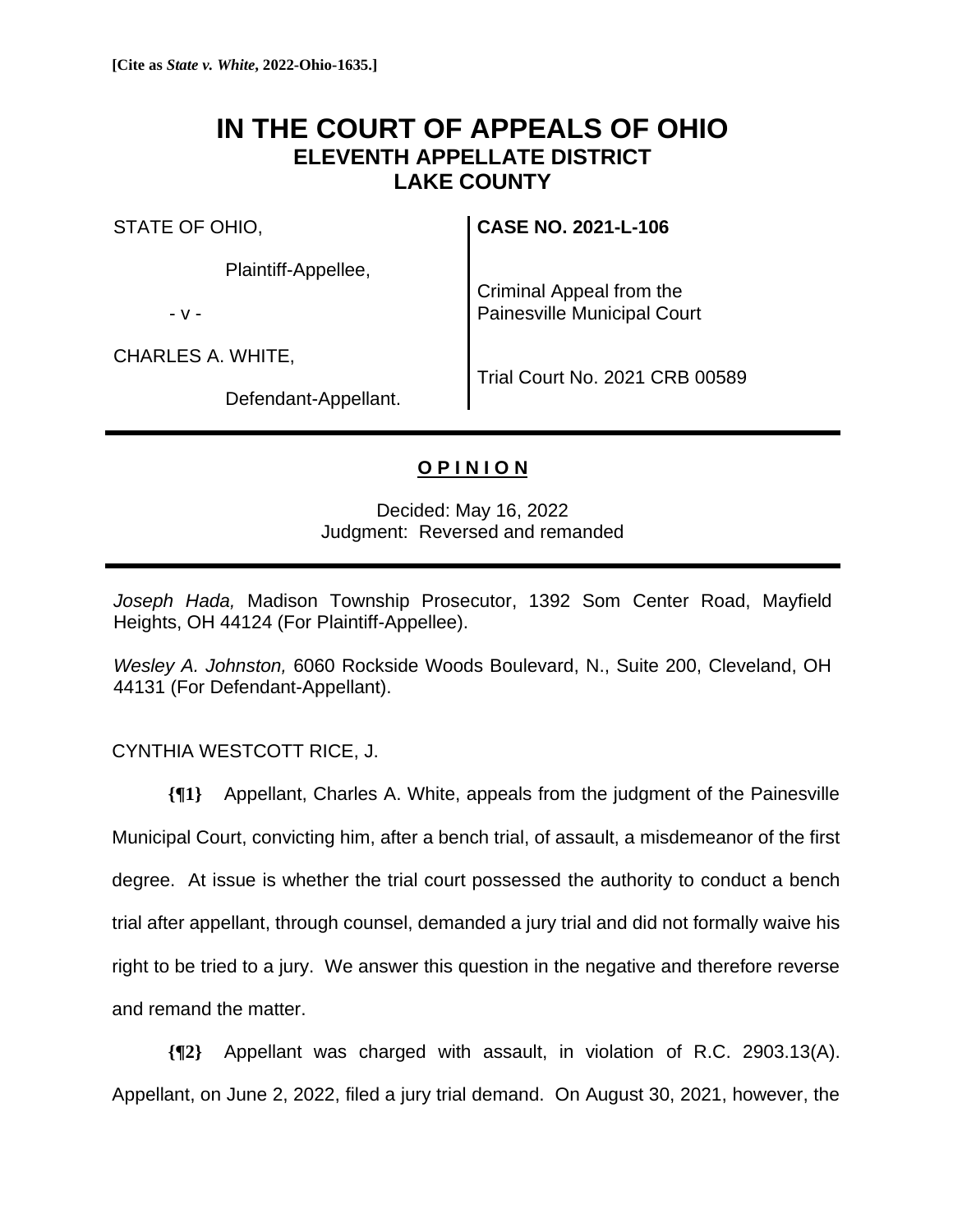matter proceeded to a bench trial. Neither defense counsel, who filed the jury demand, nor appellant took issue with the matter proceeding to trial before the bench. Appellant was found guilty and sentenced to 180 days in jail (with 120 suspended), one year probation, a fine, and a no-contact order with the victim. Appellant moved for a stay of execution of his sentence, which the trial court granted. He now appeals and assigns the following as error:

**{¶3}** "The trial court erred because the court had no jurisdiction to conduct a bench trial without a proper jury waiver."

**{¶4}** "The Sixth Amendment to the United States Constitution, made applicable to the states through the Fourteenth Amendment, guarantees an accused the right to trial by jury." *State v. Lomax,* 114 Ohio St.3d 350, 2007-Ohio-4277, ¶6, Further, "[t]he accused's right to be tried by a jury is secured in this state by Article I, Section 10 of the Ohio Constitution." *State v. Tate,* 59 Ohio St.2d 50, 52 (1979). Nevertheless, "'[t]he guarantee of a jury trial in criminal cases contained in the state and federal Constitutions is not an absolute and unrestricted right in Ohio with respect to misdemeanors, and a statute, ordinance or authorized rule of court may validly condition the right to a jury trial in such a case on a written demand therefor \* \* \*.' " *Tate* at 52, quoting *Mentor v. Giordano,* 9 Ohio St.2d 140 (1967), paragraph one of the syllabus.

**{¶5}** Crim.R. 23(A) provides that "[i]n petty offense cases, where there is a right of jury trial, the defendant shall be tried by the court unless he demands a jury trial. Such a demand must be in writing and filed with the clerk of court not less than ten days prior to the date set for trial \* \* \*. Failure to demand a jury trial as provided in this subdivision is a complete waiver of the right thereto."

2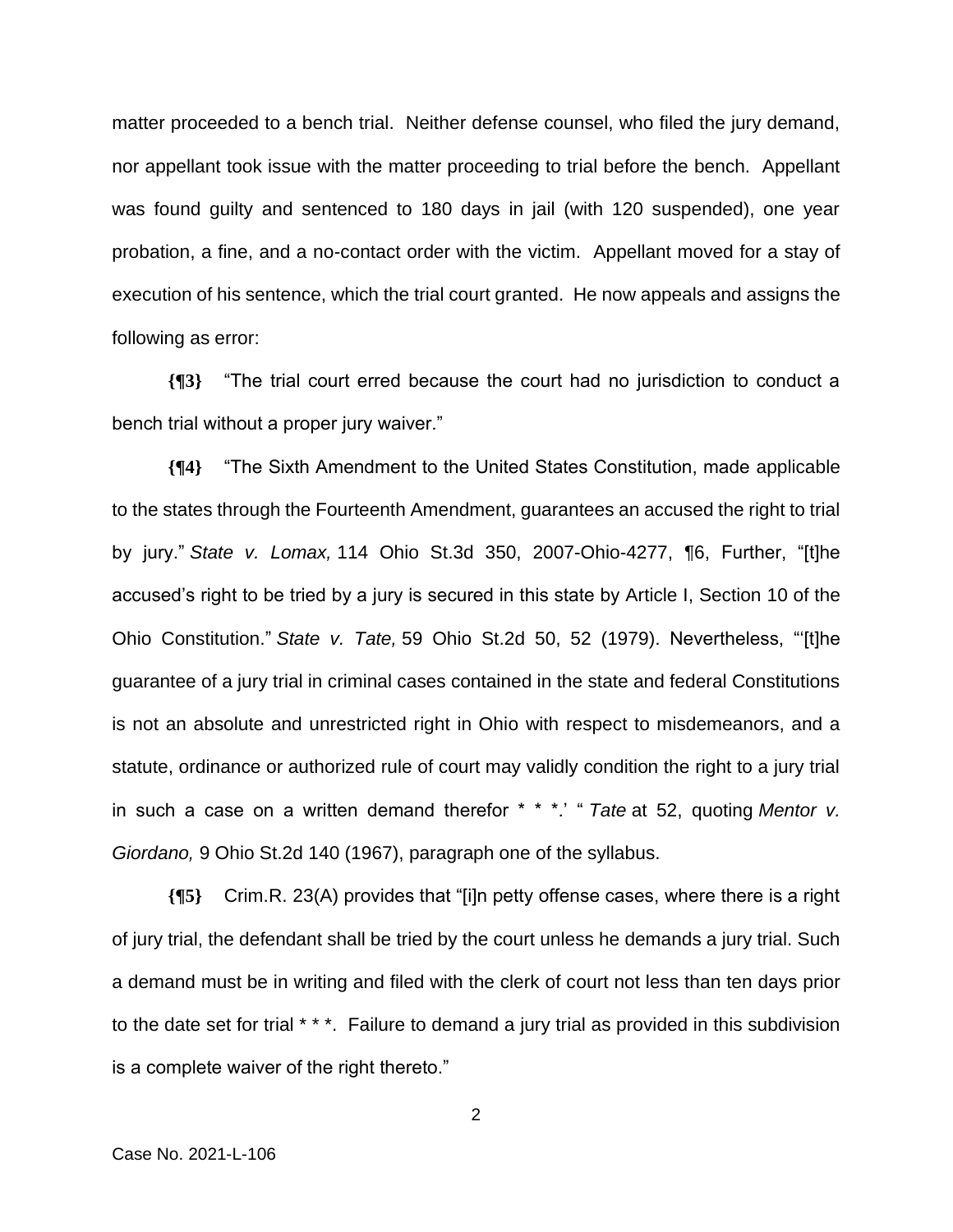**{¶6}** Appellant was charged with one first-degree misdemeanor charge that subjected him to a maximum prison term of six months. As a result, appellant was charged with a petty offense for the purposes of Crim.R. 23(A) and was required to file a written jury demand to preserve her rights. *See* Crim.R. 2(D) (defining "petty offense" to involve an offense which carries the potential of confinement for a term of less than six months). He did so.

**{¶7}** Once a defendant in a petty-offense case requests a jury trial, the trial court may not conduct a bench trial "'unless the defendant makes a knowing, voluntary, and intelligent waiver of his right to a jury trial, and that waiver is made part of the record pursuant to R.C. 2945.05.'" *State v. Dengg*, 11th Dist. Portage No. 2008-P-0063, 2009- Ohio-4101, ¶25, quoting *State v. Pflanz*, 135 Ohio App.3d 338, 339 (1st Dist.1999). Furthermore, even though counsel did not object to the matter proceeding to a bench trial, the failure to object is of no moment. "Silent acquiescence to a bench trial is not sufficient to constitute a waiver of a defendant's right to a trial by jury." *State v. Taylor*, 11th Dist. Portage No. 98-P-0022, 2001 WL 501984, \*1 (May 11, 2001). As the Supreme Court of Ohio observed in *Tate*, *supra*:

**{¶8}** While the circumstances of this cause could lead one to surmise that appellant was aware of the situation and possibly took advantage of it, we cannot accept the proposition that there was a waiver of this right by silence. To do so would not only conflict with years of constitutional precedent, it could well require this court to review the circumstances of all such similar cases to determine whether the conduct and education of the accused and the adequacy of his counsel would support such an implicit waiver in each instance. As was stated in *Simmons v. State* (1906), 75 Ohio St. 346, at paragraph two of the syllabus, "[s]uch waiver must clearly and affirmatively appear upon the record, and it cannot be assumed or implied by a reviewing court from the silence of the accused \* \* \*." Furthermore, "[e]very reasonable presumption should be made against the waiver, especially when it relates to a right or privilege